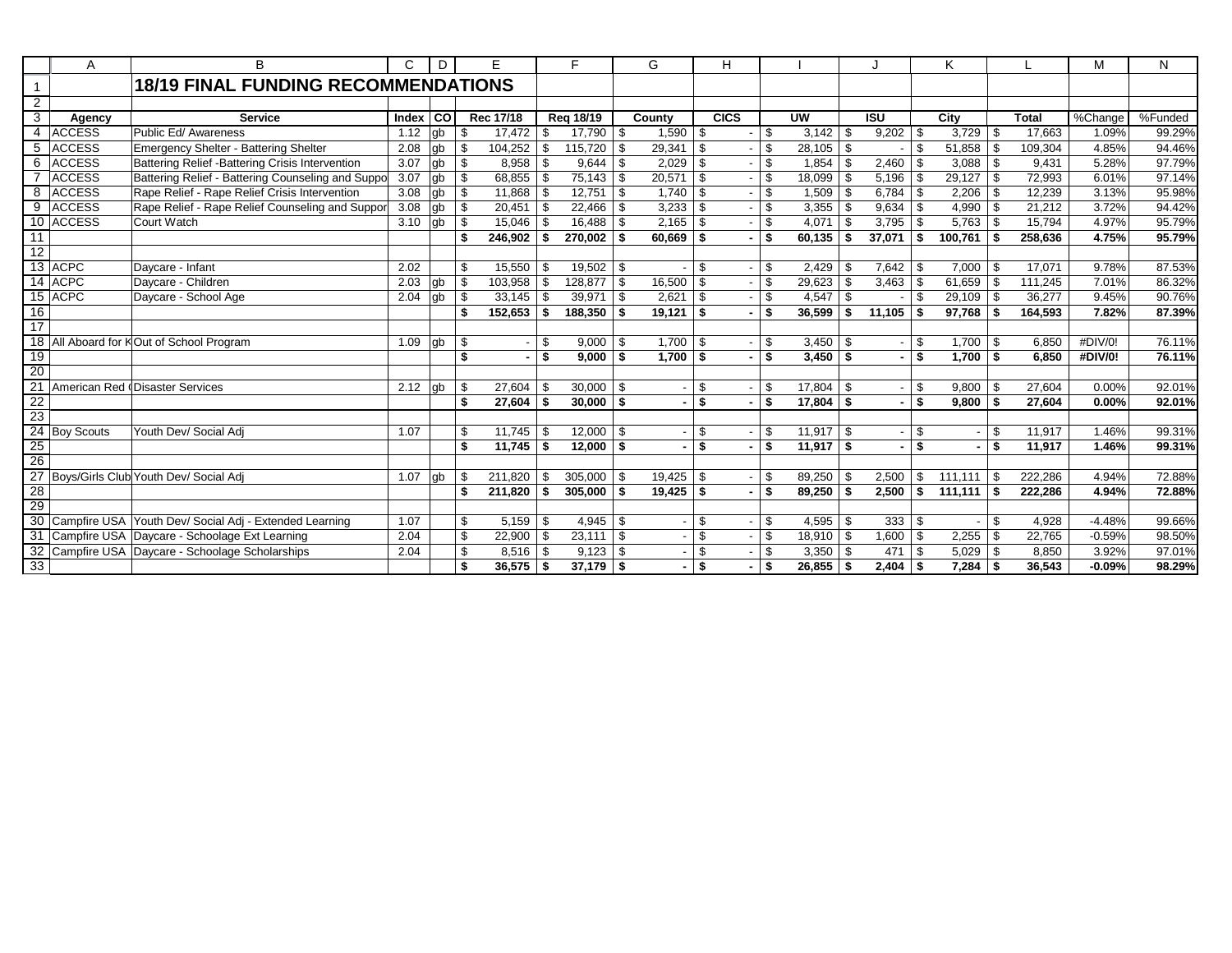|                 | A                   | B                                                               | C     | D    | E                   |              | F                    |     | G                        |            | н               |          |                          |      | J              |                         | K      |                |              | M          | N       |
|-----------------|---------------------|-----------------------------------------------------------------|-------|------|---------------------|--------------|----------------------|-----|--------------------------|------------|-----------------|----------|--------------------------|------|----------------|-------------------------|--------|----------------|--------------|------------|---------|
| $\overline{3}$  | Agency              | <b>Service</b>                                                  | Index | l co | Rec 17/18           |              | Reg 18/19            |     | County                   |            | <b>CICS</b>     |          | UW                       |      | <b>ISU</b>     |                         | City   |                | <b>Total</b> | %Change    | %Funded |
| $\overline{34}$ |                     |                                                                 |       |      |                     |              |                      |     |                          |            |                 |          |                          |      |                |                         |        |                |              |            |         |
| 35              |                     |                                                                 |       |      |                     |              |                      |     |                          |            |                 |          |                          |      |                |                         |        |                |              |            |         |
|                 | $\overline{36}$ CCJ | <b>Correctional Services - Probation Services</b>               | 2.09  | qb   | \$<br>106,620       | l \$         | 111,951              | \$  | 32,254                   | l \$       |                 | \$.      | $12,134$ \ \$            |      | 5,598          | \$                      | 58,293 | \$             | 108,279      | 1.56%      | 96.72%  |
| 37              |                     |                                                                 |       |      | \$<br>$106,620$ \$  |              | $111,951$ \$         |     | 32,254                   | l \$       |                 | \$       | $12,134$ \$              |      | 5,598          | \$                      | 58,293 | \$             | 108,279      | 1.56%      | 96.72%  |
| 38              |                     |                                                                 |       |      |                     |              |                      |     |                          |            |                 |          |                          |      |                |                         |        |                |              |            |         |
| 39              | ChildServe          | Daycare - infant                                                | 2.02  | qb   | \$<br>$15,770$ \\$  |              | $15,770$ \ \$        |     | $5,000$ \ \$             |            |                 | \$       | $4,770$ \ \$             |      |                | \$                      | 6,000  | -\$            | 15,770       | 0.00%      | 100.00% |
| 40              | ChildServe          | Daycare - Children                                              | 2.03  | gb   | \$<br>24,500        | $\vert$ \$   | 24,500               | \$  | 4,500                    | l \$       |                 | \$       | $5,000$ \ \$             |      |                | \$                      | 15,000 | \$             | 24,500       | 0.00%      | 100.00% |
| $-41$           | ChildServe          | Respite                                                         | 3.11  |      | \$                  | l \$         | $5,000$ \ \$         |     |                          | \$         | 5,000           | l \$     | $\blacksquare$           | l \$ |                | \$                      |        | \$             | 5,000        | #DIV/0!    | 100.00% |
| 42              | ChildServe          | <b>Supported Community Living</b>                               | 3.18  |      | \$                  | -\$          | $4,000$ \ \$         |     |                          | -\$        | 4,000           | <b>S</b> |                          | \$   |                | \$                      |        | \$             | 4,000        | #DIV/0!    | 100.00% |
| 43              |                     |                                                                 |       |      | \$<br>40,270        | <b>S</b>     | 49,270 $\frac{1}{2}$ |     | 9,500                    | \$         | 9,000           | - \$     | $9,770$ \$               |      |                | \$                      | 21,000 | \$             | 49,270       | 22.35%     | 100.00% |
| 44              |                     |                                                                 |       |      |                     |              |                      |     |                          |            |                 |          |                          |      |                |                         |        |                |              |            |         |
|                 | 45 ERP              | <b>Emergency Shelter</b>                                        | 2.08  | gb   | \$<br>176,800       | $\vert$ \$   | 180,336              | \$  | $34,500$ \ \$            |            |                 | \$       | 67,172 $\frac{1}{3}$     |      |                | \$                      | 75,850 | \$             | 177,522      | 0.41%      | 98.44%  |
|                 | $46$ ERP            | <b>Transitional Living</b>                                      | 2.07  | l qb | \$<br>13,825        | $\vert$ \$   | 82,326               | \$  | 12,800                   | $\vert$ \$ |                 | \$       | $9,671$ \$               |      |                | \$                      | 13,114 | \$             | 35,585       | 157.40%    | 43.22%  |
| 47              |                     |                                                                 |       |      | \$<br>$190,625$ \$  |              | $262,662$ \$         |     | $47,300$ \$              |            |                 | \$       | $76,843$ \$              |      |                | \$                      | 88,964 | - \$           | 213,107      | 11.79%     | 81.13%  |
| 48              |                     |                                                                 |       |      |                     |              |                      |     |                          |            |                 |          |                          |      |                |                         |        |                |              |            |         |
|                 | 49 Eyerly Ball      | Public Ed/ Awareness - Prevention/Ed                            | 1.12  |      | \$<br>$3,000$ \ \$  |              | $3,000$ \ \$         |     |                          | \$         | $3,000$ \ \$    |          |                          | \$   |                | \$                      |        | \$             | 3,000        | 0.00%      | 100.00% |
|                 | 50 Eyerly Ball      | Crisis Intervention - Police Liaison                            | 3.09  |      | \$<br>$10,000$ \ \$ |              |                      | \$  |                          | \$         |                 | \$       |                          | \$   |                | $\mathfrak{S}$          |        | $\mathfrak{S}$ |              | $-100.00%$ | #DIV/0! |
|                 | 51 Eyerly Ball      | Primary Treat./Health Maint (Outpatient)-Psychiatr              | 3.17  |      | \$<br>9,533         | l \$         | 10,486               | \$  |                          | \$         | 10,486          | \$       |                          | \$   |                | $\mathfrak{S}$          |        | \$             | 10,486       | 10.00%     | 100.00% |
|                 | 52 Eyerly Ball      | Primary Treat./Health Maint (Outpatient)-Med Mgn                | 3.17  |      | \$<br>29,920        | $\vert$ \$   | $32,912$ \ \$        |     |                          | -\$        |                 |          | $\overline{\phantom{a}}$ | \$   |                | \$                      |        | \$             | 32,912       | 10.00%     | 100.00% |
|                 | 53 Eyerly Ball      | Primary Treat./Health Maint (Outpatient)-Mental H               | 3.17  |      | \$<br>12,300        | $\vert$ \$   | 12,500               | \$  |                          | \$         | 8,900           | \$       | $\sim$                   | \$   | 3,600          | \$                      |        | \$             | 12,500       | 1.63%      | 100.00% |
| 54              | <b>Eyerly Ball</b>  | Primary Treat./Health Maint (Outpatient)-Mental H               | 3.17  |      | \$<br>32,714        | $\vert$ \$   | 34,000               | \$  |                          | - \$       | 26,000          | \$       | $7,834$ \$               |      |                | \$                      |        | \$             | 33,834       | 3.42%      | 99.51%  |
|                 | 55 Eyerly Ball      | Primary Treat./Health Maint (Outpatient)-Psychoed               | 3.17  |      | \$<br>$2,200$ \$    |              |                      | \$  |                          | -\$        |                 | \$       | $\overline{\phantom{a}}$ | \$   |                | \$                      |        | \$             |              | $-100.00%$ | #DIV/0! |
|                 | 56 Eyerly Ball      | Primary Treat./Health Maint (Outpatient)-Precomm                | 3.17  |      | \$<br>$60,000$ \$   |              | 60,000               | \$  |                          | \$         | 60,000          | \$       |                          | \$   |                | \$                      |        | \$             | 60,000       | 0.00%      | 100.00% |
|                 | 57 Eyerly Ball      | Supported Comm. Living                                          | 3.18  |      | \$<br>$20,400$ \ \$ |              | 22,200               | \$  |                          | \$.        | 22,200          | <b>S</b> |                          | \$   |                | \$                      |        | \$             | 22,200       | 8.82%      | 100.00% |
|                 |                     |                                                                 |       |      | \$<br>180,067       | $\vert$ \$   | 175,098              | \$  |                          |            | \$163,498       | ∣ \$     | $7,834$ \$               |      | 3,600          | \$                      |        | \$             | $174,932$ \$ | (0)        | 99.91%  |
| $rac{1}{100}$   |                     |                                                                 |       |      |                     |              |                      |     |                          |            |                 |          |                          |      |                |                         |        |                |              |            |         |
|                 |                     |                                                                 |       |      |                     |              |                      |     |                          |            |                 |          |                          |      |                |                         |        |                |              |            |         |
|                 | $61$ FAH            | Supported Comm. Living - 15 min.                                | 3.18  |      | \$<br>$26,000$ \ \$ |              | 80,000               | -\$ | $\overline{\phantom{a}}$ | \$         | $80,000$ \ \$   |          | $\overline{\phantom{a}}$ | \$   | $\blacksquare$ | \$                      |        | \$             | 80.000       | 207.69%    | 100.00% |
|                 | 62 FAH              | Day Hab Services - day                                          | 3.20  |      | \$<br>41,500        | $\sqrt{3}$   | 45,000               | \$  |                          | \$         | 45,000          | \$       |                          | \$   |                | $\overline{\mathbb{S}}$ |        | \$             | 45,000       | 8.43%      | 100.00% |
|                 | 63 FAH              | Dav Hab Services - 15 min.                                      | 3.20  |      | \$<br>$13.900$ \ \$ |              | 15,000               | \$  | $\overline{\phantom{a}}$ | \$         | $15,000$ \ \$   |          | $\overline{\phantom{a}}$ | \$   | $\sim$         | \$                      |        | \$             | 15,000       | 7.91%      | 100.00% |
| 64              |                     |                                                                 |       |      | \$<br>$81,400$ \$   |              | $140,000$ \ \$       |     |                          |            | $$140,000$ \ \$ |          | ۰.                       | \$   |                | \$                      |        | \$             | 140,000      | 71.99%     | 100.00% |
| 65              |                     |                                                                 |       |      |                     |              |                      |     |                          |            |                 |          |                          |      |                |                         |        |                |              |            |         |
|                 | 66 Girl Scouts      | Youth Dev/ Social Adj                                           | 1.07  |      | \$<br>$11,090$ \ \$ |              | 11,423               | \$  |                          | \$         |                 | \$       |                          |      |                | \$                      |        | \$             | 11,327       | 2.14%      | 99.16%  |
| 67              |                     |                                                                 |       |      | \$<br>$11,090$ \$   |              | $11,423$ \$          |     |                          | \$         |                 | \$       | $11,327$ \$              |      |                | $\overline{\mathbf{s}}$ |        | \$             | 11,327       | 2.14%      | 99.16%  |
| 68              |                     |                                                                 |       |      |                     |              |                      |     |                          |            |                 |          |                          |      |                |                         |        |                |              |            |         |
| 69              |                     | Good Neighbor Emerg. Assistance for Basic Needs - Rent/Utility. | 2.01  |      | \$<br>21,417        | $\mathsf{I}$ | $31,417$ \ \$        |     |                          | -\$        |                 | \$.      | $9,081$ \$               |      |                | \$                      | 15,925 | - \$           | 25,006       | 16.76%     | 79.59%  |
| 70              |                     | Good Neighbor Emerg. Assistance for Basic Needs - Healthy Food  | 2.01  |      | \$<br>7,466         | l \$         | 16,466               | \$  |                          | \$         |                 | \$.      | $5,508$ \$               |      |                | \$                      | 5,152  | \$             | 10,660       | 42.78%     | 64.74%  |
| $\frac{71}{72}$ |                     |                                                                 |       |      | \$<br>28,883        | <b>S</b>     | 47,883               | \$  |                          | \$         |                 | \$       | $14,589$ \$              |      |                | \$                      | 21,077 | \$             | 35,666       | 23.48%     | 74.49%  |
|                 |                     |                                                                 |       |      |                     |              |                      |     |                          |            |                 |          |                          |      |                |                         |        |                |              |            |         |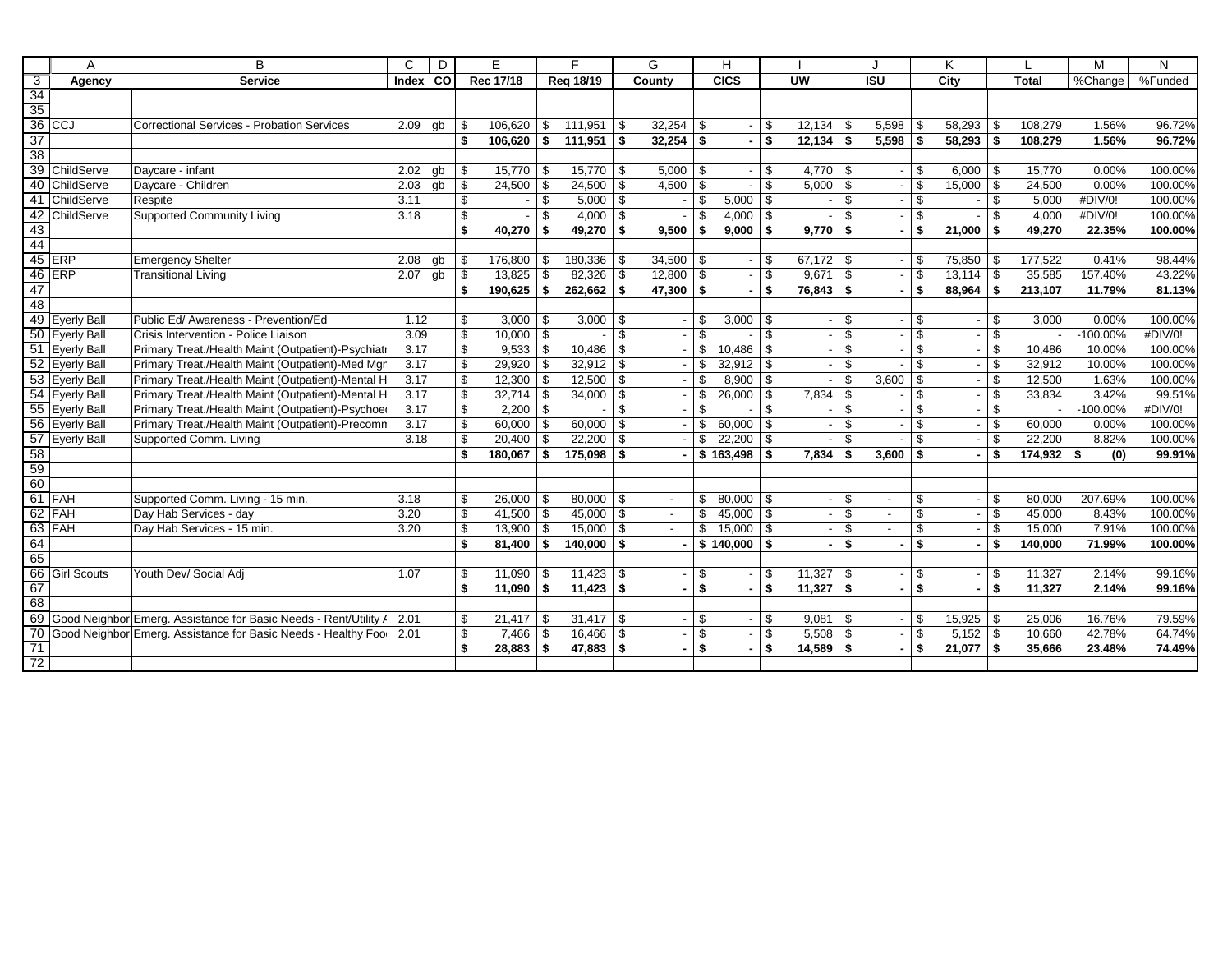|                 | A            | R                                                            | C         | D     |            | E         |      | F         |     | G       |                | н           |      |               |                |                   |                         | Κ       |      |              | M        | N       |
|-----------------|--------------|--------------------------------------------------------------|-----------|-------|------------|-----------|------|-----------|-----|---------|----------------|-------------|------|---------------|----------------|-------------------|-------------------------|---------|------|--------------|----------|---------|
| $\overline{3}$  | Agency       | <b>Service</b>                                               | Index     | l col |            | Rec 17/18 |      | Reg 18/19 |     | County  |                | <b>CICS</b> |      | <b>UW</b>     |                | $\overline{1}$ SU |                         | City    |      | <b>Total</b> | %Change  | %Funded |
| $\overline{73}$ |              |                                                              |           |       |            |           |      |           |     |         |                |             |      |               |                |                   |                         |         |      |              |          |         |
|                 | 74 HIRTA     | Transportation - City                                        | 2.13      |       | \$         | 59,683    | -\$  | 59,383    | \$  |         | \$             | 13,700      | - \$ | $6,683$ \$    |                |                   | \$                      | 39,000  | \$   | 59,383       | $-0.50%$ | 100.00% |
| 75              | <b>HIRTA</b> | <b>Transportation - Story County</b>                         | $2.13$ gb |       | \$         | 118,013   | - \$ | 118,013   | \$  | 106,250 | -S             | 9,600       | \$.  | $2,163$ \$    |                |                   | \$                      |         | \$   | 118,013      | 0.00%    | 100.00% |
| 76              | <b>HIRTA</b> | <b>Transportation - Story County</b>                         | $2.13$ lo |       | \$         | 3,000     | -\$  | 3,000     | \$  | 3,000   | -\$            |             | \$   |               | \$             |                   | \$                      |         | \$   | 3,000        | 0.00%    | 100.00% |
| 77              | <b>HIRTA</b> | Transportation - Iowa City                                   | 2.13      |       | \$         | 6,000     | - \$ | 6,000     | \$  |         | \$             |             | \$.  | $4,000$ \ \$  |                |                   | \$                      | 2,000   | \$   | 6,000        | 0.00%    | 100.00% |
| 78              |              |                                                              |           |       | \$         | 186,696   | - \$ | 186,396   | \$  | 109,250 | - \$           | 23,300      | \$   | $12,846$ \$   |                |                   | \$                      | 41,000  | \$   | 186,396      | $-0.16%$ | 100.00% |
| 79              |              |                                                              |           |       |            |           |      |           |     |         |                |             |      |               |                |                   |                         |         |      |              |          |         |
|                 | 80 HSS       | Emerg. Assistance for Basic Needs - Senior Food              | 2.01      | lab   | \$         | 11,036    | - \$ | 11,036    | -\$ | 1,646   | l \$           |             | \$   |               |                |                   | \$                      | 4,177   | ∣\$. | 11,036       | 0.00%    | 100.00% |
| 81              | <b>HSS</b>   | Activity/ Resource Center                                    | 3.14      |       | \$         | 43,400    | - \$ | 44,702    | \$  |         | $\mathfrak{L}$ |             | \$.  | $5,518$ \$    |                |                   | \$                      | 39,114  | \$   | 44,632       | 2.84%    | 99.84%  |
| 82              | <b>HSS</b>   | Daycare - Adults/ Adult Day Center                           | 3.02      | gb    | \$         | 79,559    | - \$ | 94,559    | \$  | 18,353  | - \$           |             | \$   | $12,450$ \ \$ |                |                   | \$                      | 59,485  | \$   | 90.288       | 13.49%   | 95.48%  |
| 83              | <b>HSS</b>   | Daycare - Adults/ Adult Day Center                           | 3.02      | llo   | \$         | 236       | -\$  | 243       | \$  | 240     | l \$           |             | \$   |               | \$             |                   | \$                      |         | \$   | 240          | 1.69%    | 98.77%  |
| 84              | <b>HSS</b>   | congregate meals                                             | 3.06      | qb    | \$         | 28,292    | - \$ | 29,141    | \$  |         | -S             |             | \$   | $4,943$ \$    |                |                   | \$                      | 24,093  | \$   | 29,036       | 2.63%    | 99.64%  |
| 85              | <b>HSS</b>   | congregate meals                                             | 3.06      | lo    | \$         |           | -S   |           | \$  |         | \$.            |             | \$   |               | $\mathfrak{L}$ |                   | $\mathfrak{S}$          |         | \$   |              | #DIV/0!  | #DIV/0! |
| 86              | <b>HSS</b>   | Home Delivered Meals                                         | 3.05      | gb    | \$         | 66,420    | -\$  | 69,508    | \$. | 30,264  |                |             | \$   | 23,358        | \$             |                   | \$                      | 14,843  | \$   | 68,465       | 3.08%    | 98.50%  |
|                 | 87 HSS       | Home Delivered Meals                                         | 3.05      | llo   | $\sqrt{s}$ | 554       | - \$ | 571       | \$  | 564     | <b>S</b>       |             | \$.  |               | \$             |                   | s,                      |         | \$   | 564          | 1.81%    | 98.77%  |
| 88              | <b>HSS</b>   | Service Coordination- Outreach                               | 3.13      | gb    | \$         | 125,688   | \$   | 117,099   | \$  | 45,320  | - \$           |             | \$.  | $27,489$ \ \$ |                |                   | \$                      | 44,023  | \$   | 116,832      | $-7.05%$ | 99.77%  |
| 89              | <b>HSS</b>   | Service Coordination- Outreach                               | 3.13      | llo   | \$         | 689       | - \$ | 710       | \$  | 699     | - \$           |             | \$   |               | \$             |                   | \$                      |         | \$   | 699          | 1.45%    | 98.45%  |
| 90              |              |                                                              |           |       | \$         | 355,874   | \$   | 367,569   | \$  | 97.086  | - \$           |             | \$   | 78,971        | \$             |                   | \$                      | 185,735 | \$   | 361.792      | 1.66%    | 98.43%  |
| 91              |              |                                                              |           |       |            |           |      |           |     |         |                |             |      |               |                |                   |                         |         |      |              |          | #DIV/0! |
| 92              |              | Iowa Able Foun Budget Credit Counseling - Financial Coaching | 2.14      | gb    | \$         | 1,000     | - \$ | 2,500     | -\$ | 600     | - \$           |             | \$   | 600 \$        |                |                   | \$                      |         | \$   | 1,200        | 20.00%   | 48.00%  |
| 93              |              | Iowa Able Foun Budget Credit Counseling - Microlending       | 2.14      | gb    | \$         |           | \$   |           | \$  |         | \$.            |             | \$.  |               | \$             |                   | \$                      |         | \$   |              | #DIV/0!  | #DIV/0! |
| 94              |              |                                                              |           |       | \$         | 1.000     | - \$ | 2.500     | \$  | 600     | \$             |             | \$   | $600$ \$      |                |                   | $\overline{\mathbf{s}}$ |         | \$   | 1.200        | 20.00%   | 48.00%  |
| 95              |              |                                                              |           |       |            |           |      |           |     |         |                |             |      |               |                |                   |                         |         |      |              |          |         |
| 96              |              |                                                              |           |       |            |           |      |           |     |         |                |             |      |               |                |                   |                         |         |      |              |          |         |
| 97              | LegAid       | Legal Aid - Civil                                            | 2.10      | gb    | \$         | 239,975   | \$   | 258,589   | \$  | 93,559  | \$             | 35,000      | \$   | 16,288        | \$             | 6,224             | \$                      | 96,970  | \$   | 248,041      | 3.36%    | 95.92%  |
| 98              | LegAid       | Legal Aid - Civil                                            | 2.10      | llo   | \$         | 5,679     | -\$  | 5,900     | \$  | 5,800   | -\$            |             | \$   |               | \$             |                   | \$                      |         | \$   | 5,800        | 2.13%    | 98.31%  |
| 99              |              |                                                              |           |       | \$         | 245,654   | - \$ | 264,489   | \$  | 99,359  | \$             | 35,000      | - \$ | 16,288        | -\$            | 6,224             | \$                      | 96,970  | \$   | 253,841      | 3.33%    | 95.97%  |
| 100             |              |                                                              |           |       |            |           |      |           |     |         |                |             |      |               |                |                   |                         |         |      |              |          |         |
| 101 LSI         |              | Family Dev/ Ed                                               | 1.10      |       | \$         | 13,974    | l \$ | 14,250    | \$  |         | \$             |             | \$   |               |                |                   | \$                      |         | \$   | 14,167       | 1.38%    | 99.42%  |
| $102$ LSI       |              | Family Dev/ Ed - Parents as Teachers                         | 1.10      |       | \$         | 11.143    | - \$ | 51.882    | \$  |         | \$             |             | \$   | $11,700$ \ \$ |                |                   | $\mathfrak{S}$          |         | \$   | 11.700       | 5.00%    | 22.55%  |
| 103 LSI         |              | Crisis Intervention - Crisis Childcare                       | 3.09      | gb    | \$         | 24,512    | - \$ | 24,850    | \$  | 3,000   | - \$           |             | \$.  |               |                | 957               | \$                      | 5,700   | \$   | 24,714       | 0.82%    | 99.45%  |
| $104$ LSI       |              | Respite                                                      | 3.11      |       | \$         |           | \$   | 5,000     | \$  |         | \$             | 5,000       | \$   |               | \$             |                   | \$                      |         | \$   | 5,000        | #DIV/0!  | 100.00% |
| $105$ LSI       |              | Supported Comm Living - 15 min                               | 3.18      |       | \$         | 6,100     | -\$  | 6,200     | \$  |         | \$             | 6,200       | \$   |               | \$             |                   | \$                      |         | \$.  | 6,200        | 1.64%    | 100.00% |
| 106 LSI         |              | Primary Treat./Health Maint (Outpatient) School B            | 3.17      | ab    | \$         | 29,500    | - \$ | 32,000    | \$  | 2,000   | \$             | 20,000      | \$   | $5,000$ \$    |                |                   | \$                      | 5,000   | \$   | 32,000       | 8.47%    | 100.00% |
| 107             |              |                                                              |           |       | \$         | 85,229    | - \$ | 134,182   | \$  | 5.000   | Ŝ.             | 31,200      | \$   | $45,924$ \$   |                | 957               | \$                      | 10,700  | \$   | 93,781       | 10.03%   | 69.89%  |
| 108             |              |                                                              |           |       |            |           |      |           |     |         |                |             |      |               |                |                   |                         |         |      |              |          |         |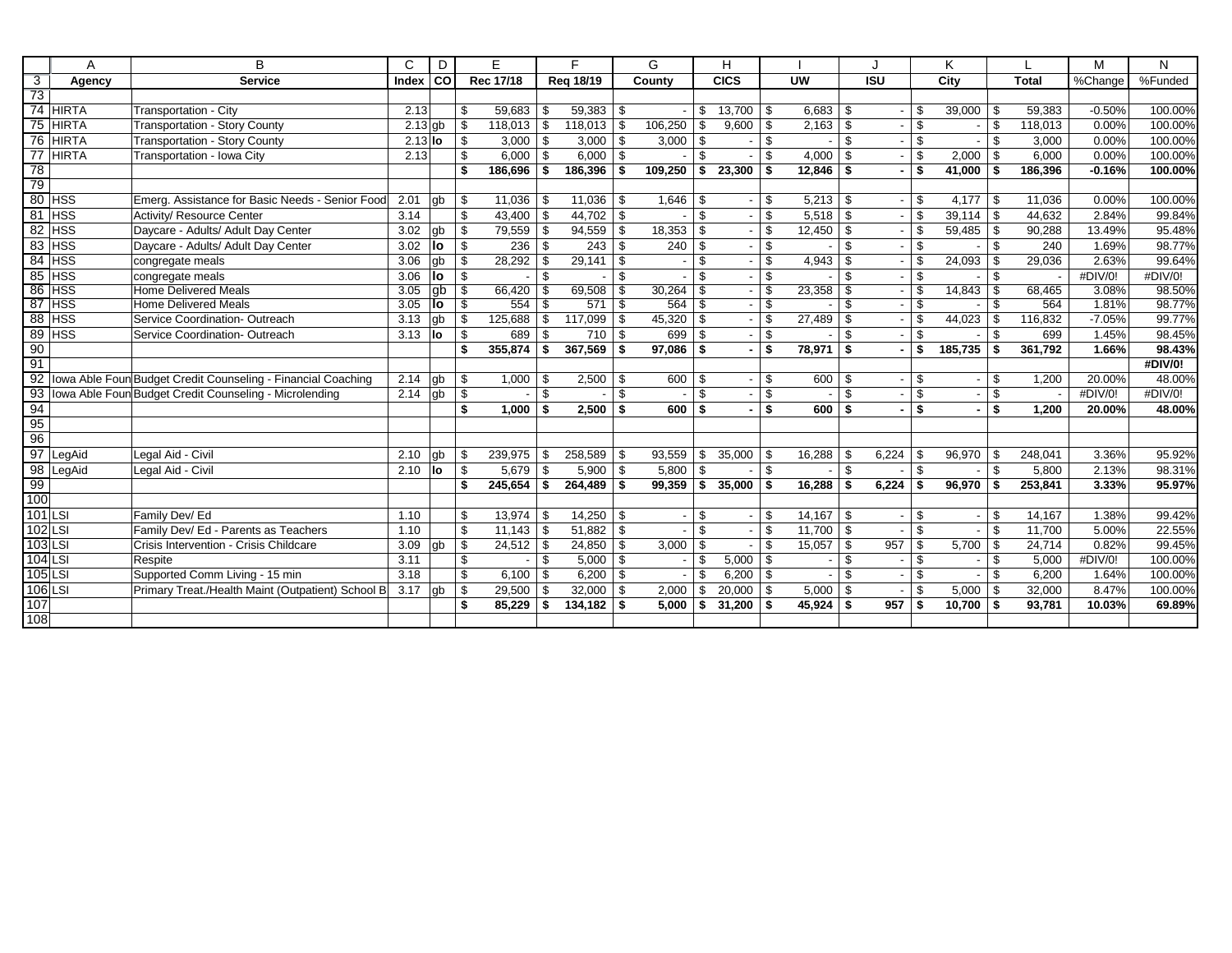|                         | A              | B                                                         | C            | D           |                         | Е            |               | E              |    | G            |                | н             |            |                          |         |                  |                          | Κ       |      |              | M         | N       |
|-------------------------|----------------|-----------------------------------------------------------|--------------|-------------|-------------------------|--------------|---------------|----------------|----|--------------|----------------|---------------|------------|--------------------------|---------|------------------|--------------------------|---------|------|--------------|-----------|---------|
| $\overline{\mathbf{3}}$ | Agency         | <b>Service</b>                                            | <b>Index</b> | l co        |                         | Rec 17/18    |               | Reg 18/19      |    | County       |                | CICS          |            | <b>UW</b>                |         | $\overline{ISU}$ |                          | City    |      | <b>Total</b> | %Change   | %Funded |
|                         | 109 MSL        | Enclave Services - 1/4 hour                               | 1.05         |             | \$                      | 2,000        | -\$           | $750$ \$       |    |              | \$             | $958$ \ \$    |            |                          | \$      |                  | \$                       |         | \$   | 958          | $-52.10%$ | 127.73% |
|                         | <b>110 MSL</b> | Supported Comm Living- day                                | 3.18         |             | \$                      |              | \$            |                | \$ |              | $\mathfrak{S}$ |               | \$         |                          | \$      |                  | \$                       |         | \$   |              | #DIV/O!   | #DIV/0! |
|                         | <b>111 MSL</b> | Supported Comm Living - 15 min.                           | 3.18         |             | \$                      | 9,000        | \$            | 6,000          | \$ |              | \$             | 6,000         | l \$       | $\overline{\phantom{a}}$ | \$      |                  | \$                       |         | \$   | 6,000        | $-33.33%$ | 100.00% |
|                         | $112$ MSL      | Day Hab Services - day                                    | 3.20         |             | \$                      | 12,000       | -\$           | 39,000         | \$ |              | \$             | 39,000        | l \$       |                          | \$      |                  | \$                       |         | \$   | 39,000       | 225.00%   | 100.00% |
|                         | <b>113 MSL</b> | Day Hab Services - 15 min.                                | 3.20         |             | \$                      | 491          | $\mathfrak s$ | 250            | \$ |              | \$             | 250           | l s        | $\overline{\phantom{a}}$ | \$      |                  | \$                       |         | \$   | 250          | -49.08%   | 100.00% |
| 114                     |                |                                                           |              |             | \$                      | 23,491       | \$            | $46,000$ \$    |    |              | \$             | $46,208$ \$   |            |                          | \$      |                  | $\overline{\mathbf{s}}$  |         | \$   | 46,208       | 96.71%    | 100.45% |
| 115                     |                |                                                           |              |             |                         |              |               |                |    |              |                |               |            |                          |         |                  |                          |         |      |              |           |         |
|                         | 116 MGMC       | Community Clinics - Comm Clinics/ Health Ed               | 3.01         | ph          | \$                      | 126,908      | - \$          | $132,200$ \ \$ |    | $102,000$ \$ |                |               | l \$       | $10,000$ \ \$            |         | 2,408            | \$                       | 16,757  | \$   | 131,165      | 3.35%     | 99.22%  |
|                         | 117 MGMC       | In-Home Nursing - RN Skilled Nursing                      | 3.12         | ph          | \$                      | 73,000       | -\$           | $77,400$ \ \$  |    | 72,000       | l \$           |               | - \$       | $5,000$ \ \$             |         |                  | \$                       |         | \$   | 77,000       | 5.48%     | 99.48%  |
|                         | 118 MGMC       | In-Home Hospice                                           | 3.15         | ph          | \$                      | $57,100$ \\$ |               | $60,300$ \$    |    | 43,900       | $\sqrt{3}$     |               | - \$       | $16,000$ \$              |         |                  | $\mathfrak s$            |         | \$   | 59,900       | 4.90%     | 99.34%  |
|                         | 119 MGMC       | In-Home Health Monitoring- Lifeline                       | 3.03         | ph          | \$                      | $13,300$ \$  |               | $13,700$ \$    |    | $9,500$ \$   |                |               | - \$       | $4,000$ \$               |         |                  | \$                       |         | \$   | 13,500       | 1.50%     | 98.54%  |
|                         | 120 MGMC       | Home Health Assistance - Homemaker                        | 3.04         | <b>l</b> ph | \$                      | 146,900      | \$            | 151,600        | \$ | 118,500      | <b>S</b>       |               | \$         | $17,800$ \$              |         |                  | \$                       | 14,357  | \$   | 150,657      | 2.56%     | 99.38%  |
| 121                     |                |                                                           |              |             | \$                      | 417,208      | <b>S</b>      | $435,200$ \$   |    | 345,900      | <b>S</b>       |               | - \$       | $52.800$ \$              |         | 2,408            | \$                       | 31,114  | - \$ | 432,222      | 3.60%     | 99.32%  |
| 122                     |                |                                                           |              |             |                         |              |               |                |    |              |                |               |            |                          |         |                  |                          |         |      |              |           |         |
|                         | 123 MICA       | Family Dev/ Ed-Steps 2 Success                            | 1.10         | gb          | \$                      | 22,462       | - \$          | $22,462$ \ \$  |    | $7,039$ \ \$ |                |               | \$         |                          |         |                  | \$                       | 7,279   | \$   | 22,462       | 0.00%     | 100.00% |
|                         | 124 MICA       | Emerg. Assistance for Basic Needs - Food Pantry           | 2.01         | gb          | \$                      | 29,252       | \$            |                |    | 3,000        | \$             |               | \$         | $9,432$ \$               |         |                  | $\overline{\mathcal{S}}$ | 20,107  | \$   | 32,539       | 11.24%    | 89.76%  |
|                         | 125 MICA       | Community Clinics - Child Dental                          | 3.01         | gb          | \$                      | 7,500        | l \$          | $7,500$ \ \$   |    | 900          | \$             |               | \$         |                          |         | 825              | \$                       | 1,650   | \$   | 7,500        | 0.00%     | 100.00% |
|                         | 126 MICA       | Community Clinics - flouride varnish                      | 3.01         | gb          | \$                      | 2,400        | \$            | $2,400$ \ \$   |    | 150          | \$             |               | \$         | $1,000$ \$               |         | 425              | \$                       | 825     | \$   | 2,400        | 0.00%     | 100.00% |
|                         | 127 MICA       | <b>Community Clinics - Dental Clinic</b>                  | 3.01         | gb          | \$                      | 149.897      | \$            | $219,897$ \$   |    | 32,000       | - \$           |               | \$         |                          |         | 3.140            | \$                       | 85,121  | \$   | 178,554      | 19.12%    | 81.20%  |
| 128                     |                |                                                           |              |             | \$                      | 211,511      | \$            | 288,511        | \$ | 43,089       | <b>S</b>       |               | - \$       | $80,994$ \$              |         | 4,390            | \$                       | 114,982 | -\$  | 243,455      | 15.10%    | 84.38%  |
| 129                     |                |                                                           |              |             |                         |              |               |                |    |              |                |               |            |                          |         |                  |                          |         |      |              |           |         |
|                         | 130 NAMI       | Adv for Social Dev- Wellness Center                       | 1.02         |             | \$                      | 45,352       | -\$           | $54,500$ \\$   |    |              | \$             | $54,500$ \ \$ |            |                          | $-1$ \$ |                  | \$                       |         | \$   | 54,500       | 20.17%    | 100.00% |
|                         | 131 NAMI       | Adv for Social Dev- Family/Cons. Ed                       | 1.02         |             | \$                      | $20,500$ \$  |               | $23,500$ \ \$  |    |              | \$             | $14,000$ \ \$ |            | $8,167$ \$               |         |                  | \$                       |         | \$   | 22,167       | 8.13%     | 94.33%  |
|                         | 132 NAMI       | Adv for Social Dev-Family/Cons. Support                   | 1.02         |             | \$                      | 22,300       | \$            | $22,500$ \$    |    |              | \$             | $11,000$   \$ |            | $10,250$ \$              |         |                  | \$                       |         | \$   | 21,250       | $-4.71%$  | 94.44%  |
|                         | 133 NAMI       | Public Ed/ Awareness                                      | 1.12         |             | $\overline{\mathbb{S}}$ | 19,500       | $\sqrt{3}$    | $29,000$ \$    |    |              | \$             | $14,000$ \$   |            | $7,150$ \$               |         |                  | \$                       | 7,000   | \$   | 28,150       | 44.36%    | 97.07%  |
|                         | 134 NAMI       | Public Ed/ Awareness - NAMI on campus                     | 1.12         |             | \$                      | 2,875        | $\sqrt{3}$    | $6,000$ \ \$   |    |              | \$             |               |            | $1,413$ \$               |         | 1,500            | \$                       |         | \$   | 4,246        | 47.69%    | 70.77%  |
|                         | 135 NAMI       | Emerg Assist. For Basic Needs                             | 2.01         |             | \$                      | 3,060        | $\sqrt{3}$    | 7,000          | \$ |              | \$             | $3,150$ \$    |            |                          | \$      |                  | \$                       |         | \$   | 3,150        | 2.94%     | 45.00%  |
| 136                     |                |                                                           |              |             | \$                      | 113,587      | \$            | 142,500        | \$ |              | \$             | 97,983        | $\vert$ \$ | $26,980$ \$              |         | 1,500            | \$                       | 7,000   | \$   | 133,463      | 17.50%    | 93.66%  |
| 137                     |                |                                                           |              |             |                         |              |               |                |    |              |                |               |            |                          |         |                  |                          |         |      |              |           |         |
|                         |                | 138 Raising Reader Family Dev/Ed - Thrive by Five         | 1.10         | gb          | \$                      | 15,860       | -\$           | $58,622$ \ \$  |    | 3,150        | - \$           |               | \$         | $4,200$ \ \$             |         |                  | \$                       | 9,303   | \$   | 16,653       | 5.00%     | 28.41%  |
|                         |                | 139 Raising Reader Family Dev/Ed - Out of School Learning | 1.10         |             | \$                      | 13,540       | $\sqrt{3}$    | $48,500$ \ \$  |    | 4,461        | \$             |               | \$         | $2,090$ \$               |         | 1,000            | \$                       | 13,486  | \$   | 21,037       | 55.37%    | 43.38%  |
|                         |                | 140 Raising Reader Family Dev/Ed - Adv for Social Dev     | 1.10         | gb          | \$                      | 39,915       | -\$           | $38,000$ \ \$  |    | 5,250        | -\$            |               | \$         | $30,000$ \$              |         |                  | \$                       |         | \$   | 35,250       | $-11.69%$ | 92.76%  |
| 141                     |                |                                                           |              |             | \$                      | 69,315       | $\sqrt{5}$    | $145,122$ \$   |    | 12,861       | \$             |               | - \$       | $36,290$ \$              |         | 1,000            | \$                       | 22,789  | \$   | 72,940       | 5.23%     | 50.26%  |
| 142                     |                |                                                           |              |             |                         |              |               |                |    |              |                |               |            |                          |         |                  |                          |         |      |              |           |         |
| 143                     |                |                                                           |              |             |                         |              |               |                |    |              |                |               |            |                          |         |                  |                          |         |      |              |           |         |
|                         | 144 RSVP       | Volunteer Management                                      | 1.11         | gb          | \$                      | 63,635       | -\$           | $64,100$ \ \$  |    | 19,600       | <b>S</b>       |               | \$         | $22,000$ \$              |         |                  | \$                       | 22,460  | \$   | 64,060       | 0.67%     | 99.94%  |
|                         | 145 RSVP       | Disaster Services - Vol Mgmt for Emergencies              | 2.12         | gb          | \$                      | 7,600        | -\$           | $8,500$ \ \$   |    | 1,276        | <b>S</b>       |               | \$         |                          | \$      |                  | \$                       | 6,684   | \$   | 7,960        | 4.74%     | 93.65%  |
|                         | 146RSVP        | Transportation                                            | 2.13         | gb          | \$                      | 14,332       | \$            | $18,760$ \$    |    | 5,614        | -\$            |               | \$         | $9,543$ \$               |         |                  | \$                       | 1,181   | \$   | 16,338       | 14.00%    | 87.09%  |
| 147                     |                |                                                           |              |             | \$                      | 85.567       | <b>S</b>      | $91,360$ \$    |    | $26,490$ \$  |                |               | ا \$       | $31,543$ \$              |         |                  | \$                       | 30,325  | \$   | 88.358       | 3.26%     | 96.71%  |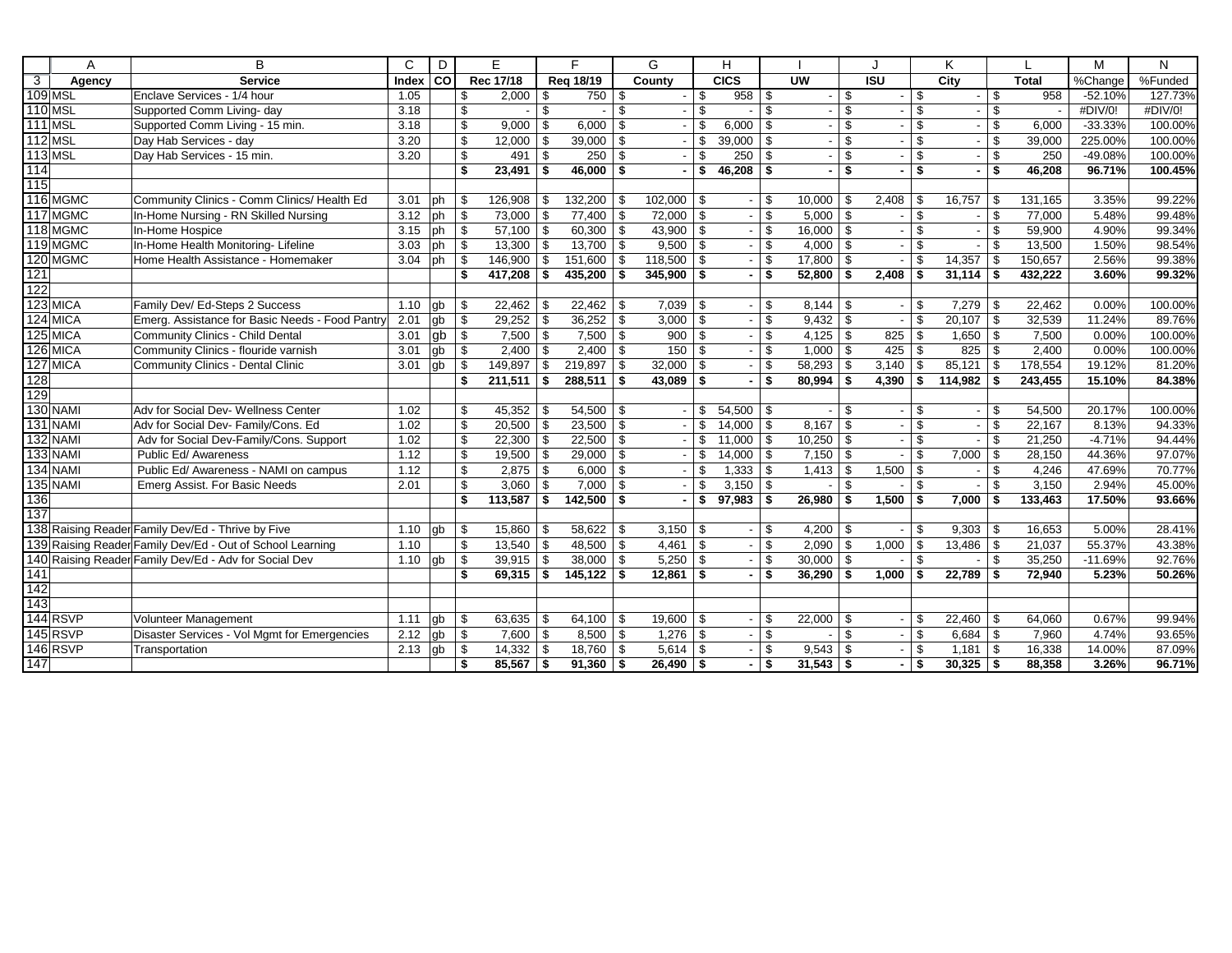|                         | A              | B                                                  | C         | D     |     | E.        |            | F            |      | G             |                | H             |      |               |                |                          |     | K.     |     |              | M           | N       |
|-------------------------|----------------|----------------------------------------------------|-----------|-------|-----|-----------|------------|--------------|------|---------------|----------------|---------------|------|---------------|----------------|--------------------------|-----|--------|-----|--------------|-------------|---------|
| $\overline{\mathbf{3}}$ | Agency         | <b>Service</b>                                     | Index     | l col |     | Rec 17/18 |            | Reg 18/19    |      | County        |                | <b>CICS</b>   |      | <b>UW</b>     |                | <b>ISU</b>               |     | City   |     | <b>Total</b> | %Change     | %Funded |
| 148                     |                |                                                    |           |       |     |           |            |              |      |               |                |               |      |               |                |                          |     |        |     |              |             |         |
| $\frac{1}{149}$         |                |                                                    |           |       |     |           |            |              |      |               |                |               |      |               |                |                          |     |        |     |              |             |         |
|                         | 150 Stime      | Davcare - Infant                                   | 2.02      | lab   | \$. | 10.155    | l \$       | 10,104       | - \$ | 4,228         | l \$           |               | \$.  | $5.876$ \ \$  |                |                          | \$  |        | \$. | 10.104       | $-0.50%$    | 100.00% |
|                         | 151 Stime      | Davcare - Children                                 | 2.03      | gb    | \$  | 85.974    | -\$        | 89,915       | \$   | 37.625        | <b>S</b>       |               | \$   | $51,502$ \$   |                |                          | \$  |        | \$. | 89.127       | 3.67%       | 99.12%  |
|                         | 152 Stime      | Daycare - School Age                               | 2.04      | gb    | \$  | 1,015     | l \$       | 1,011        | \$   | 422           | l \$           |               | \$   | 589 \$        |                |                          | \$  |        | \$  | 1,011        | $-0.39%$    | 100.00% |
| 153                     |                |                                                    |           |       | \$  | 97,144    | - \$       | 101,030      | \$   | $42,275$ \\$  |                |               | \$   | $57,967$ \$   |                |                          | \$  |        | \$  | 100,242      | 3.19%       | 99.22%  |
| $\frac{1}{154}$         |                |                                                    |           |       |     |           |            |              |      |               |                |               |      |               |                |                          |     |        |     |              |             |         |
|                         | 155 The Arc    | Advocacy for Social Dev                            | 1.02      |       | \$  | 26,000    | l \$       | 28,387       | \$   |               | \$             |               | \$.  | $27,448$ \ \$ |                |                          | \$  |        | \$. | 27,448       | 5.57%       | 96.69%  |
|                         | 156 The Arc    | Employment Assistance - Project SEARCH             | 1.01      |       | \$  |           |            |              | \$   |               | \$             |               | \$   |               | \$             | $\overline{\phantom{a}}$ | \$  |        | \$. |              | $-100.00\%$ | #DIV/0! |
|                         | 157 The Arc    | <b>Respite Care</b>                                | 3.11      |       | \$  | 12,000    | l \$       | 12,000       | \$   |               | $\mathfrak{L}$ |               | \$.  | $8,000$ \$    |                |                          | \$  | 4,000  | \$  | 12,000       | 0.00%       | 100.00% |
|                         | 158 The Arc    | Service Coordination                               | 3.13      |       | \$  | 3.420     | l \$       | 3,900        | \$   |               | \$             | 1,040         | \$   | $1,259$ \ \$  |                |                          | \$  | 1,386  | \$  | 3.685        | 7.75%       | 94.49%  |
|                         | 159 The Arc    | Special Recreation - Active Lifestyles             | 3.19      |       | \$  | 37,100    | $\sqrt{3}$ | 55,075       | \$   |               | \$             | $42,000$ \ \$ |      | $4,939$ \$    |                |                          | \$  | 4.874  | \$  | 51,813       | 39.66%      | 94.08%  |
| 160                     |                |                                                    |           |       |     | 82,248    |            | 99,362       | \$   |               | -\$            | 43,040        | \$   | $41,646$ \$   |                |                          | \$  | 10,260 | \$  | 94,946       | 15.44%      | 95.56%  |
| 161                     |                |                                                    |           |       |     |           |            |              |      |               |                |               |      |               |                |                          |     |        |     |              |             |         |
|                         | 162 TSA        | Emerg. Assist. For Basic Needs- Rent/Utility Assis | 2.01      |       | \$  | 32,350    | l \$       | 40,437       | - \$ |               | -\$            |               | \$.  | $11,579$ \ \$ |                | 1,000                    | \$  | 21,988 |     | 34,567       | 6.85%       | 85.48%  |
|                         | 163 TSA        | Emerg. Assist. For Basic Needs- Food Pantry        | 2.01      |       | \$  | 14,000    | l \$       | 18,125       | \$   |               | $\mathfrak{L}$ |               | \$   | $7,766$ \ \$  |                | 500                      | \$  | 7,420  | \$  | 15,686       | 12.04%      | 86.54%  |
|                         | <b>164 TSA</b> | <b>Disaster Services</b>                           | $2.12$ gb |       | \$  | 2.629     | l \$       | 3.287        | \$   | 1,125         | <b>S</b>       |               | \$.  |               |                |                          | \$  | 727    | \$  | 2.996        | 13.96%      | 91.15%  |
|                         | 165 TSA        | Budget/ Credit Counseling - Rep Payee              | 2.14      |       | \$  | 33,559    | l \$       | 36,199       | \$   |               | \$             | 13,000        | l \$ | $6,637$ \$    |                |                          | \$  | 13,122 | \$  | 32,759       | $-2.38%$    | 90.50%  |
|                         | 166 TSA        | Budget/ Credit Counseling - Bill Payer             | $2.14$ gb |       | \$  | 6,900     | l \$       | 8,626        | \$   | 2,500         | - \$           |               | \$.  | $1,167$ \ \$  |                |                          | \$  | 4,020  | \$  | 7,687        | 11.41%      | 89.11%  |
| $\frac{167}{168}$       |                |                                                    |           |       | \$  | 89,438    | ∣ \$       | 106,674      | -\$  | 3,625         | ∣\$.           | $13,000$ \ \$ |      | $28,293$ \$   |                | 1,500                    | \$  | 47,277 | \$  | 93,695       | 4.76%       | 87.83%  |
|                         |                |                                                    |           |       |     |           |            |              |      |               |                |               |      |               |                |                          |     |        |     |              |             |         |
|                         | 169 UCC        | Daycare - Infant                                   | 2.02      | qb    | \$  | 74,204    | - \$       | 81,625       | -\$  | 8,076         | l \$           |               | \$.  | 6,042         | -\$            | 37,410                   | . የ | 26,692 |     | 78,220       | 5.41%       | 95.83%  |
|                         | <b>170 UCC</b> | Davcare - Children                                 | 2.03      | gb    | \$  | 87,033    | l \$       | 95,736       | \$   | 7,314         | l \$           |               | \$   | $10,227$ \ \$ |                | 38,633                   | \$  | 32,906 | \$  | 89,080       | 2.35%       | 93.05%  |
|                         | 171 UCC        | Daycare - School Age                               | 2.04      |       | \$  | 4,660     | $\vert$ \$ | 5,208        | -\$  |               | $\mathfrak{L}$ |               | \$   |               | \$             | 4,660                    | \$  |        | \$  | 4,660        | 0.00%       | 89.48%  |
|                         | <b>172 UCC</b> | Daycare - Comfort Zone                             | 2.05      | lab   | \$  | 4,766     | l \$       | 5,243        | \$   | 649           | l \$           |               | \$   | 1,430         | -\$            | 1,866                    | \$  | 1,051  |     | 4,996        | 4.83%       | 95.29%  |
|                         | 173 UCC        | Daycare - Preschool                                | 1.06      |       | \$  | 17,238    | -\$        | 18,880       | \$   |               | \$             |               | \$   |               | $\mathfrak{R}$ | 17,238                   | \$  |        | \$. | 17,238       | 0.00%       | 91.30%  |
| 174                     |                |                                                    |           |       | \$  | 187,901   | - \$       | 206,692      | \$   | $16,039$ \ \$ |                |               | \$   | 17,699        | Ŝ.             | 99.807                   | \$  | 60,649 | \$  | 194.194      | 3.35%       | 93.95%  |
| 175                     |                |                                                    |           |       |     |           |            |              |      |               |                |               |      |               |                |                          |     |        |     |              |             |         |
| 176                     |                |                                                    |           |       |     |           |            |              |      |               |                |               |      |               |                |                          |     |        |     |              |             |         |
|                         | 177 VolCent    | Volunteer Management - Volunteer Engagement        | 1.11      | gb    | \$  | 82.295    | - \$       | 91,500       | - \$ |               |                |               | \$   | $68,276$ \ \$ |                | 4,750                    | \$  | 9,073  | \$  | 84.244       | 2.37%       | 92.07%  |
|                         | 178 VolCent    | Advocacy for Social Dev - Youth Engagement         | 1.02      | gb    | -\$ | 13,156    | - \$       | 20,450       | \$   | 1,131         | l \$           |               | \$   | $10,717$ \$   |                | 1,646                    | \$  | 2,101  | \$  | 15,595       | 18.54%      | 76.26%  |
| 179                     |                |                                                    |           |       | \$  | 95,451    | ∣\$        | $111,950$ \$ |      | $3,276$ \$    |                |               |      | $78,993$ \$   |                | 6,396                    | \$  | 11,174 | \$  | 99,839       | 4.60%       | 89.18%  |